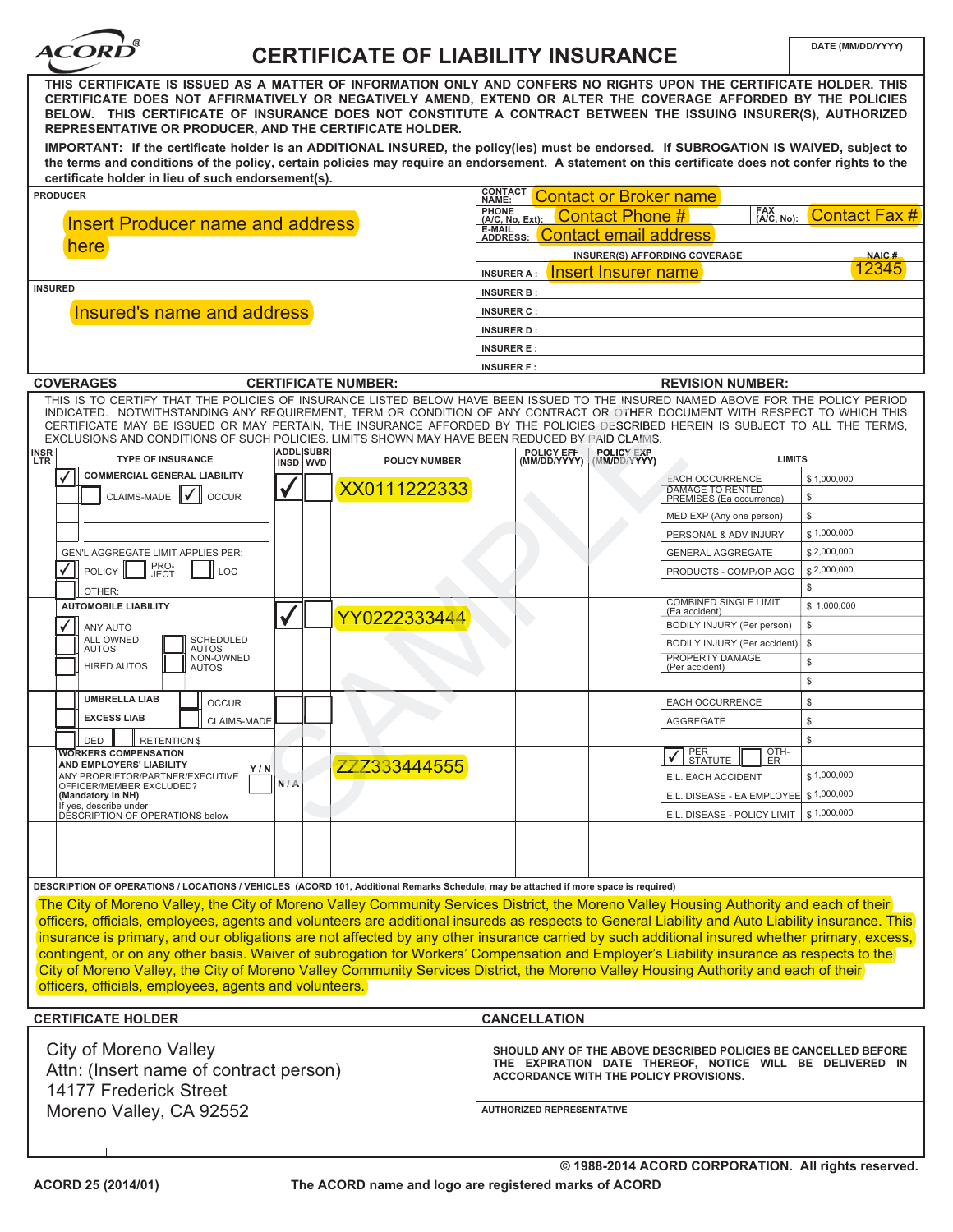## **ADDITIONAL INSURED – OWNERS, LESSEES OR CONTRACTORS – SCHEDULED PERSON OR ORGANIZATION**

This endorsement modifies insurance provided under the following:

COMMERCIAL GENERAL LIABILITY COVERAGE PART

### **SCHEDULE**

| <b>Name Of Additional Insured Person(s)</b><br>Or Organization(s)                                                                                                                                                                                                                                                                                                                                       | <b>Location(s) Of Covered Operations</b>                                                                                                                                                                                                                                                                                                                                                                                |
|---------------------------------------------------------------------------------------------------------------------------------------------------------------------------------------------------------------------------------------------------------------------------------------------------------------------------------------------------------------------------------------------------------|-------------------------------------------------------------------------------------------------------------------------------------------------------------------------------------------------------------------------------------------------------------------------------------------------------------------------------------------------------------------------------------------------------------------------|
| The City of Moreno Valley, the City of Moreno Valley<br><b>Community Services District, the Moreno Valley</b><br>Housing Authority and each of their officers, officials,<br>employees, agents and volunteers                                                                                                                                                                                           |                                                                                                                                                                                                                                                                                                                                                                                                                         |
| Information required to complete this Schedule, if not shown above, will be shown in the Declarations.                                                                                                                                                                                                                                                                                                  |                                                                                                                                                                                                                                                                                                                                                                                                                         |
| A. Section II – Who Is An Insured is amended to<br>include as an additional insured the person(s) or<br>organization(s) shown in the Schedule, but only<br>with respect to liability for "bodily injury", "property<br>damage" or "personal and advertising injury"<br>caused, in whole or in part, by:<br>1. Your acts or omissions; or<br>2. The acts or omissions of those acting on your<br>behalf; | <b>B.</b> With respect to the insurance afforded to these<br>additional insureds, the following additional<br>exclusions apply:<br>This insurance does not apply to "bodily injury" or<br>"property damage" occurring after:<br>1. All work, including materials, parts or<br>equipment furnished in connection with such<br>work, on the project (other than service,<br>maintenance or repairs) to be performed by or |
| in the performance of your ongoing operations for                                                                                                                                                                                                                                                                                                                                                       | on behalf of the additional insured(s) at the                                                                                                                                                                                                                                                                                                                                                                           |

- **A. Section II Who Is An Insured** is amended to **Section II – Who Is An Insured** is amended to include as an additional insured the person(s) or organization(s) shown in the Schedule, but only with respect to liability for "bodily injury", "property with respect to liability for "bodily injury", "property<br>damage" or "personal and advertising injury"
	- caused, in whole or in part, by:<br>**1.** Your acts or omissions; or **1.** Your acts or omissions; or
	- **2.** The acts or omissions of those acting on your behalf;

in the performance of your ongoing operations for the additional insured(s) at the location(s) designated above.

However:

- **1.** The insurance afforded to such additional insured only applies to the extent permitted by law; and
- **2.** If coverage provided to the additional insured is required by a contract or agreement, the insurance afforded to such additional insured will not be broader than that which you are required by the contract or agreement to provide for such additional insured.

- **1.** All work, including materials, parts or equipment furnished in connection with such work, on the project (other than service, maintenance or repairs) to be performed by or on behalf of the additional insured(s) at the location of the covered operations has been completed; or
- **2.** That portion of "your work" out of which the injury or damage arises has been put to its intended use by any person or organization other than another contractor or subcontractor engaged in performing operations for a principal as a part of the same project.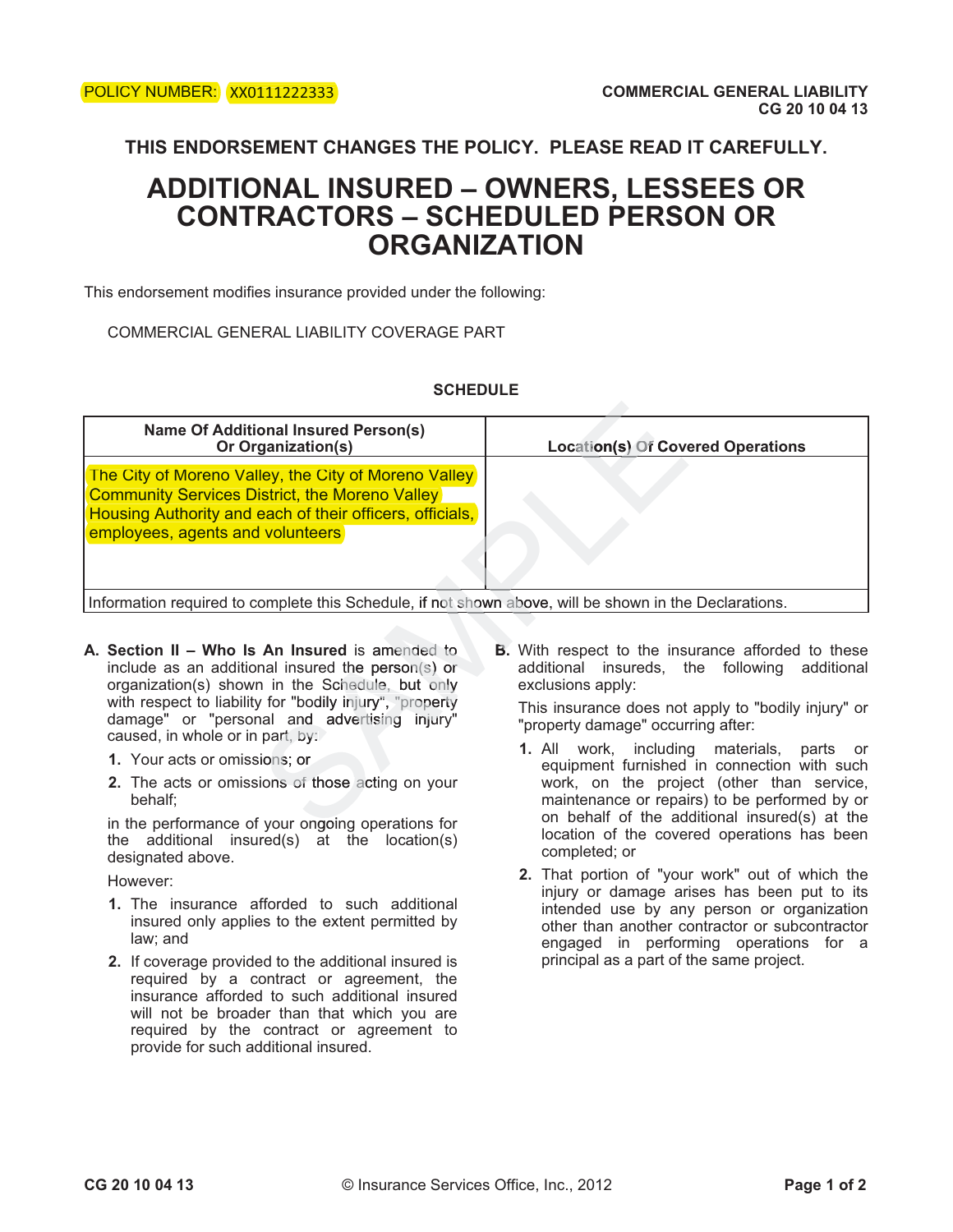**C.** With respect to the insurance afforded to these additional insureds, the following is added to **Section III – Limits Of Insurance:**

If coverage provided to the additional insured is required by a contract or agreement, the most we will pay on behalf of the additional insured is the amount of insurance:

- **1.** Required by the contract or agreement; or
- **2.** Available under the applicable Limits of Insurance shown in the Declarations;

#### whichever is less.

This endorsement shall not increase the applicable Limits of Insurance shown in the Declarations.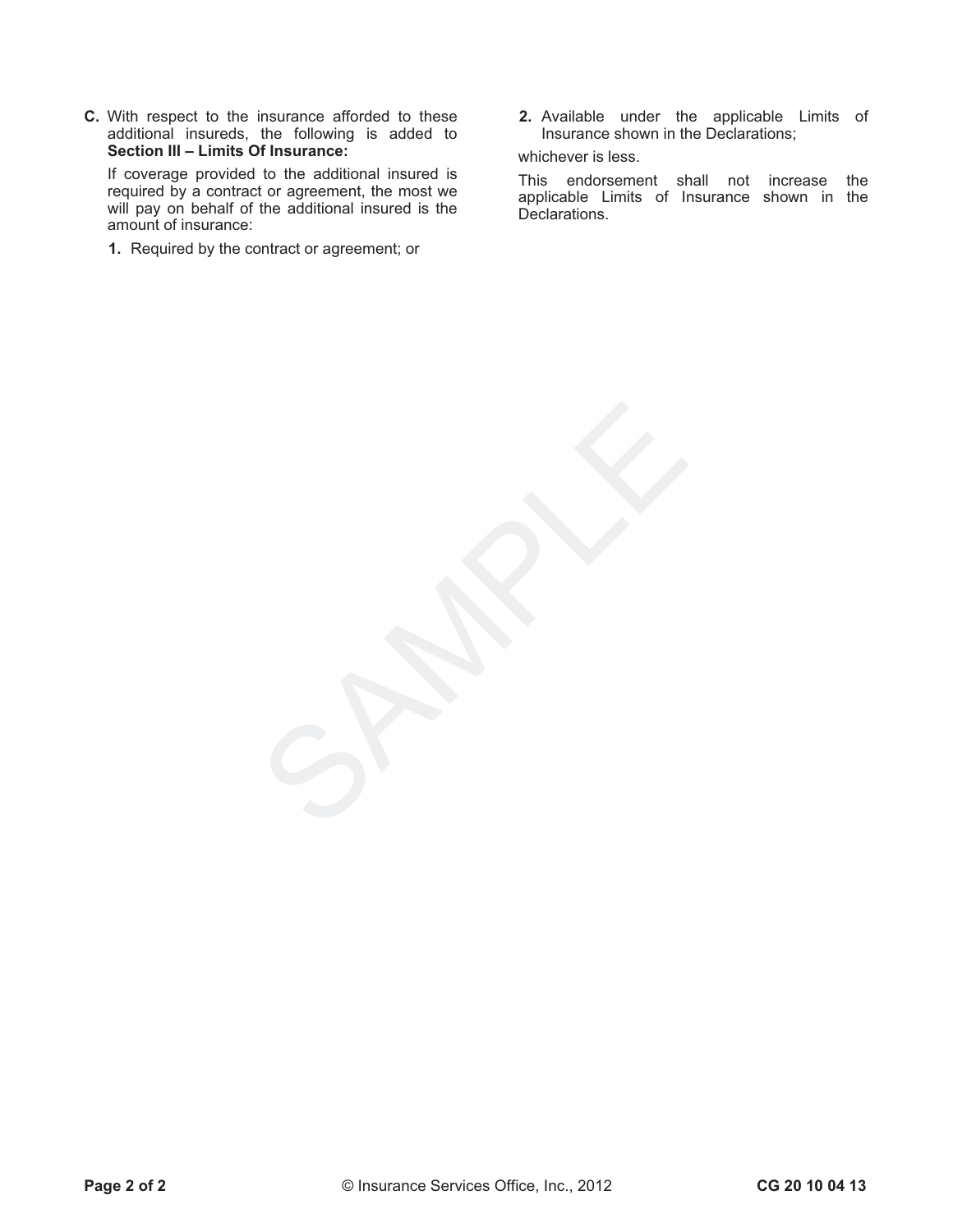# **PRIMARY AND NONCONTRIBUTORY – OTHER INSURANCE CONDITION**

This endorsement modifies insurance provided under the following:

COMMERCIAL GENERAL LIABILITY COVERAGE PART PRODUCTS/COMPLETED OPERATIONS LIABILITY COVERAGE PART

The following is added to the **Other Insurance**  Condition and supersedes any provision to the contrary:

#### **Primary And Noncontributory Insurance**

This insurance is primary to and will not seek contribution from any other insurance available to an additional insured under your policy provided that: contributory Insurance<br>
primary and would not seek<br>
insurance available<br>
insured under your policy<br>
insured is a Named Insured<br>
er insurance; and<br>
Final primary and would insured.<br>
Insured is a Named Insured<br>
Final primary

- **(1)** The additional insured is a Named Insured under such other insurance; and
- **(2)** You have agreed in writing in a contract or agreement that this insurance would be primary and would not seek contribution from any other insurance available to the additional insured.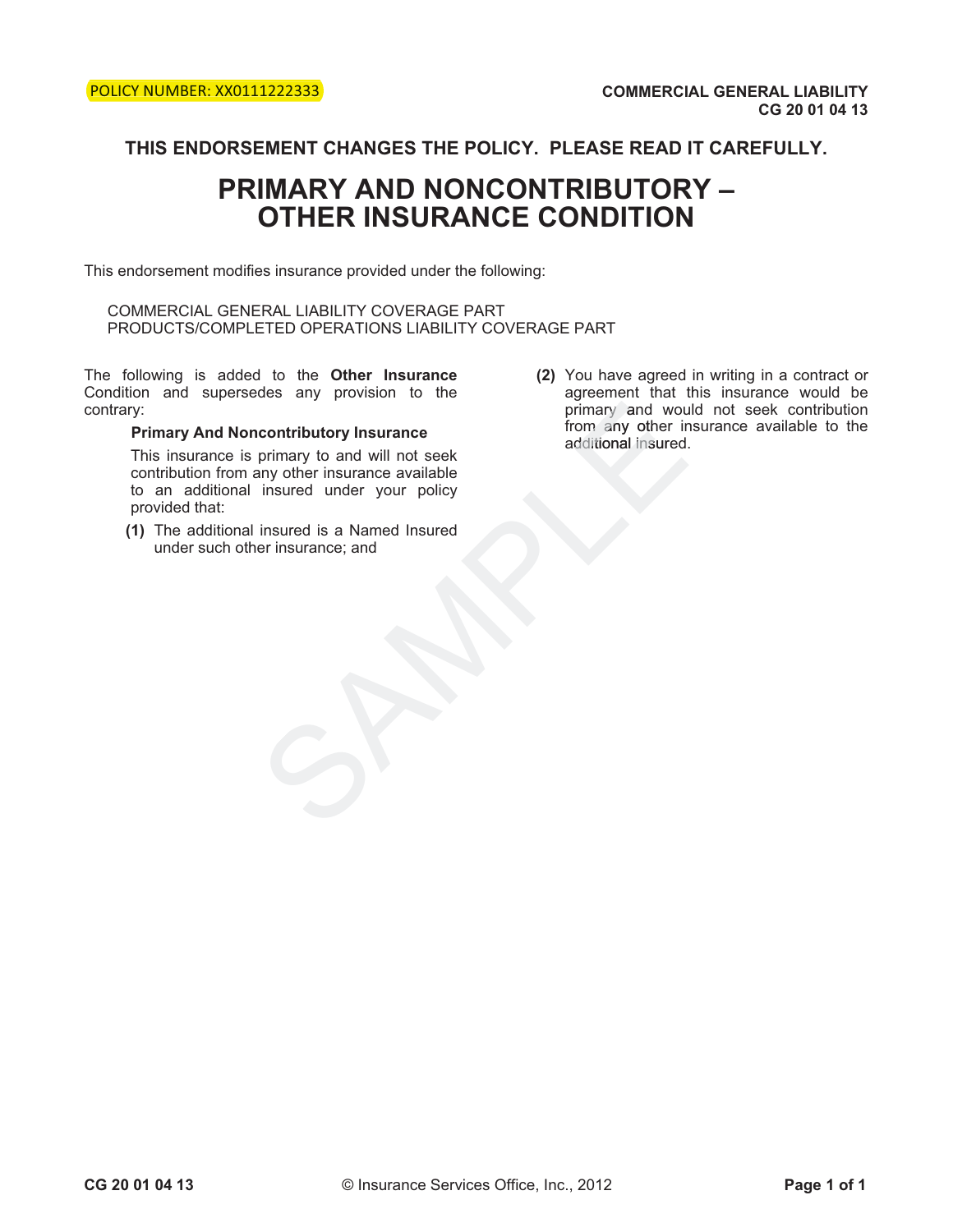## **ADDITIONAL INSURED – OWNERS, LESSEES OR CONTRACTORS – COMPLETED OPERATIONS**

This endorsement modifies insurance provided under the following:

#### COMMERCIAL GENERAL LIABILITY COVERAGE PART PRODUCTS/COMPLETED OPERATIONS LIABILITY COVERAGE PART

### **SCHEDULE**

| <b>Name Of Additional Insured Person(s)</b><br>Or Organization(s)                                                                                                                                             | <b>Location And Description Of Completed Operations</b>                                                                                                                                                |
|---------------------------------------------------------------------------------------------------------------------------------------------------------------------------------------------------------------|--------------------------------------------------------------------------------------------------------------------------------------------------------------------------------------------------------|
| The City of Moreno Valley, the City of Moreno Valley<br><b>Community Services District, the Moreno Valley</b><br>Housing Authority and each of their officers, officials,<br>employees, agents and volunteers |                                                                                                                                                                                                        |
|                                                                                                                                                                                                               |                                                                                                                                                                                                        |
|                                                                                                                                                                                                               |                                                                                                                                                                                                        |
| Information required to complete this Schedule, if not shown above, will be shown in the Declarations.                                                                                                        |                                                                                                                                                                                                        |
| A. Section II - Who Is An Insured is amended to<br>include as an additional insured the person(s) or<br>organization(s) shown in the Schedule, but only<br>with respect to liability for "bodily injury" or   | <b>B.</b> With respect to the insurance afforded to these<br>additional insureds, the following is added to<br>Section III - Limits Of Insurance:<br>If coverage provided to the additional insured is |

**A. Section II – Who Is An Insured is amended to** include as an additional insured the person(s) or organization(s) shown in the Schedule, but only with respect to liability for "bodily injury" or "property damage" caused, in whole or in part, by "your work" at the location designated and described in the Schedule of this endorsement performed for that additional insured and included in the "products-completed operations hazard".

However:

- **1.** The insurance afforded to such additional insured only applies to the extent permitted by law; and
- **2.** If coverage provided to the additional insured is required by a contract or agreement, the insurance afforded to such additional insured will not be broader than that which you are required by the contract or agreement to provide for such additional insured.

If coverage provided to the additional insured is required by a contract or agreement, the most we will pay on behalf of the additional insured is the amount of insurance:

- **1.** Required by the contract or agreement; or
- **2.** Available under the applicable Limits of Insurance shown in the Declarations;

whichever is less.

This endorsement shall not increase the applicable Limits of Insurance shown in the Declarations.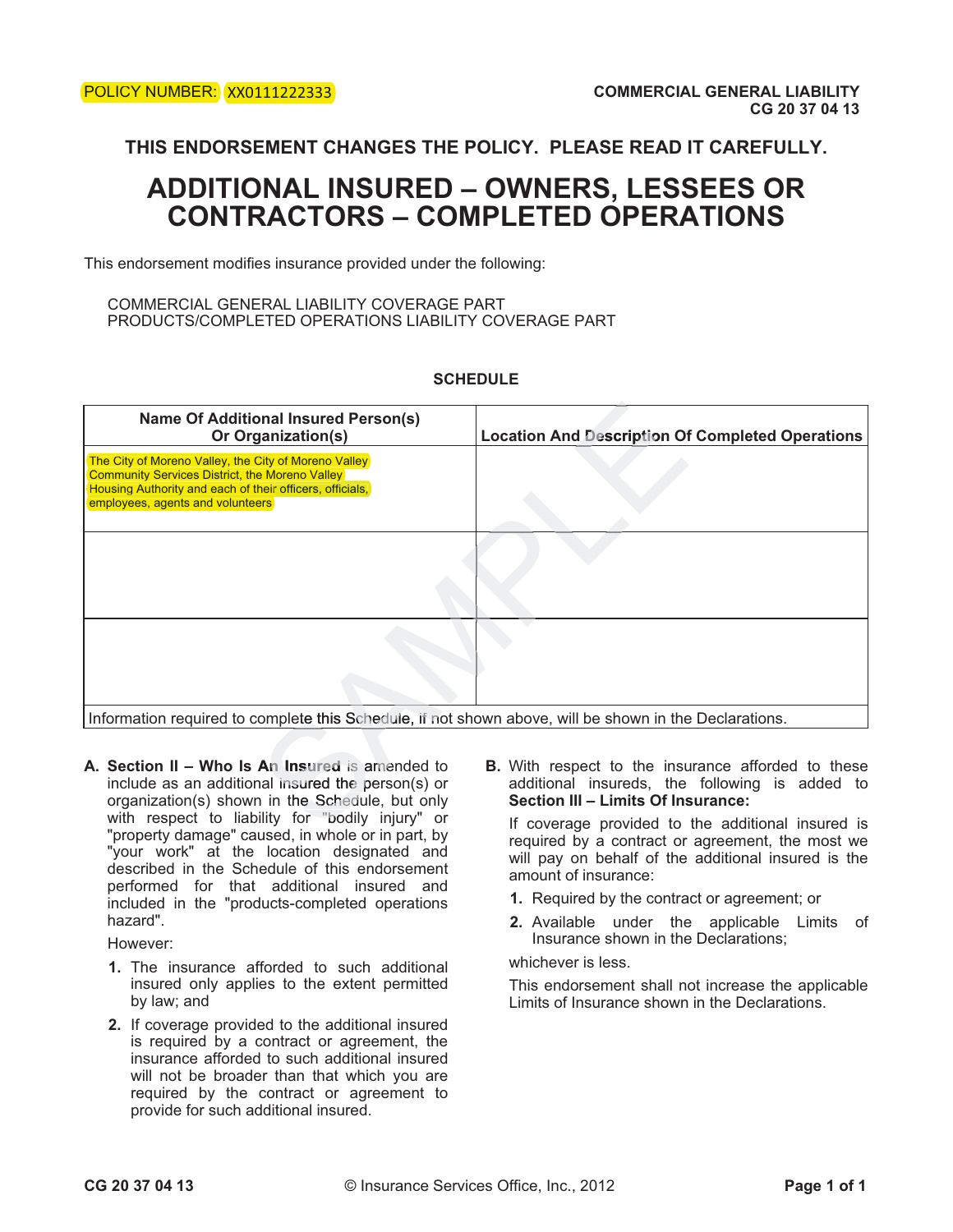# **DESIGNATED INSURED FOR COVERED AUTOS LIABILITY COVERAGE**

This endorsement modifies insurance provided under the following:

AUTO DEALERS COVERAGE FORM BUSINESS AUTO COVERAGE FORM MOTOR CARRIER COVERAGE FORM

With respect to coverage provided by this endorsement, the provisions of the Coverage Form apply unless modified by this endorsement.

This endorsement identifies person(s) or organization(s) who are "insureds" for Covered Autos Liability Coverage under the Who Is An Insured provision of the Coverage Form. This endorsement does not alter coverage provided in the Coverage Form. e provided by this endorsement, the provisions of the Coverage Form apply unle<br>
ment.<br>
Here the person(s) or organization(s) who are "insureds" for Covered Autos Liability Covera<br>
Form.<br>
This endorsement does not alter cov

This endorsement changes the policy effective on the inception date of the policy unless another date is indicated below. ive on the inception date of the policy unl<br>SCHEDULE<br>The City of Moreno Valley, the City of Moreno Valley Pousing Authority and each of their officers, officials

#### **Named Insured:**

**Endorsement Effective Date:** 

### **SCHEDULE SCHEDULE**

**Name Of Person(s) Or Organization(s):** (The City of Moreno Valley, the City of Moreno Valley Community Services District, the Moreno ty of M<mark>orer</mark><br>Housing A

Information required to complete this Schedule, if not shown above, will be shown in the Declarations.

Each person or organization shown in the Schedule is an "insured" for Covered Autos Liability Coverage, but only to the extent that person or organization qualifies as an "insured" under the Who Is An Insured provision contained in Paragraph **A.1.** of Section **II** – Covered Autos Liability Coverage in the Business Auto and Motor Carrier Coverage Forms and Paragraph **D.2.** of Section **I** – Covered Autos Coverages of the Auto Dealers Coverage Form. Date:<br>
SCHEDULE<br>
Organization(s): The City of Moreno Valley,<br>
Valley Housing Authority a<br>
complete this Schedule, if not shown a<br>
complete this Schedule, if not shown a<br>
dion shown in the Schedule is<br>
Autos Liability Cover